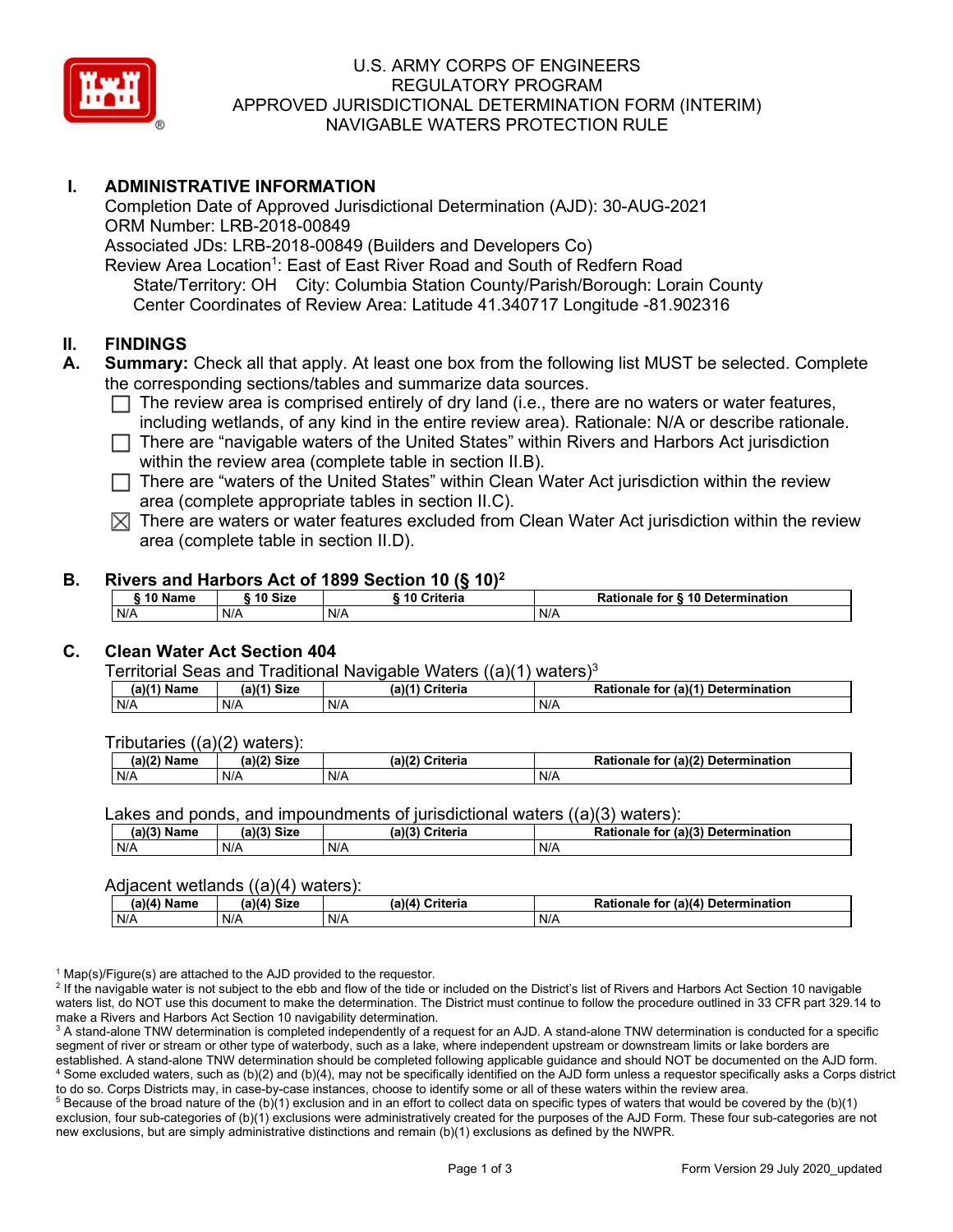

### U.S. ARMY CORPS OF ENGINEERS REGULATORY PROGRAM APPROVED JURISDICTIONAL DETERMINATION FORM (INTERIM) NAVIGABLE WATERS PROTECTION RULE

# **D. Excluded Waters or Features**

Excluded waters  $((b)(1) - (b)(12))^4$ :

| <b>Exclusion Name</b>                        | $\sqrt{2}$<br><b>Exclusion Size</b> | .,,<br>Exclusion <sup>5</sup> | <b>Rationale for Exclusion Determination</b>                                                                                                                                                                                                                                                                                                                                                                                                                                                                                                                                                                                                                                                                                                                                                                                                     |
|----------------------------------------------|-------------------------------------|-------------------------------|--------------------------------------------------------------------------------------------------------------------------------------------------------------------------------------------------------------------------------------------------------------------------------------------------------------------------------------------------------------------------------------------------------------------------------------------------------------------------------------------------------------------------------------------------------------------------------------------------------------------------------------------------------------------------------------------------------------------------------------------------------------------------------------------------------------------------------------------------|
| NWPR-LRB-<br>2018-00849-<br>Wetland A        | $0.02$ acres                        | (b)(1) Non-adjacent wetland   | Observations indicate that NWPR-LRB-2018-00849-<br>Wetland A is a non-adjacent b(1) waters. This wetland<br>does not meet any of the four criteria that would make<br>an (a)(4) adjacent water subject to jurisdiction under<br>Section 404 of the Clean Water Act. This wetland was<br>circumnavigated during the Corps' site visit on October<br>24, 2018. No defined channels/tributaries/ditches were<br>observed flowing from these wetlands to any (a)(1-3)<br>water. Based on site observations the nearest a(1-3)<br>waters would not flood any of the wetland areas at least<br>once during a typical year. Also, there are no artificial or<br>natural berms or the like located between the a(2)<br>onsite waters and these wetlands. Based on the above<br>it has been determined that these wetlands are b(1)<br>excluded waters.   |
| NWPR-LRB-<br>2018-00849-<br>Wetland C        | $0.22$ acres                        | (b)(1) Non-adjacent wetland   | Observations indicate that NWPR-LRB-2018-00849-<br>Wetland C is a non-adjacent b(1) waters. This wetland<br>does not meet any of the four criteria that would make<br>an (a)(4) adjacent water subject to jurisdiction under<br>Section 404 of the Clean Water Act. This wetland was<br>circumnavigated during the Corps' site visit on October<br>24, 2018. No defined channels/tributaries/ditches were<br>observed flowing from these wetlands to any (a)(1-3)<br>water. Based on site observations the nearest a(1-3)<br>waters would not flood any of the wetland areas at least<br>once during a typical year. Also, there are no artificial or<br>natural berms or the like located between the a(2)<br>onsite waters and these wetlands. Based on the above<br>it has been determined that these wetlands are b(1)<br>excluded waters.   |
| NWPR-LRB-<br>2018-00849-<br><b>Wetland D</b> | $0.11$ acres                        | (b)(1) Non-adjacent wetland   | Observations indicate that NWPR-LRB-2018-00849-<br>Wetland D is a non-adjacent b(1) waters. This wetland<br>does not meet any of the four criteria that would make<br>an (a)(4) adjacent water subject to jurisdiction under<br>Section 404 of the Clean Water Act. This wetland was<br>circumnavigated during the Corps' site visit on October<br>24, 2018. No defined channels/tributaries/ditches were<br>observed flowing from these wetlands to any (a)(1-3)<br>water. Based on site observations the nearest a(1-3)<br>waters would not flood any of the wetland areas at least<br>once during a typical year. Also, there are no artificial or<br>natural berms or the like located between the a(2)<br>onsite waters and these wetlands. Based on the above<br>it has been determined that these wetlands are $b(1)$<br>excluded waters. |

# **III. SUPPORTING INFORMATION**

 $1$  Map(s)/Figure(s) are attached to the AJD provided to the requestor.

<sup>2</sup> If the navigable water is not subject to the ebb and flow of the tide or included on the District's list of Rivers and Harbors Act Section 10 navigable waters list, do NOT use this document to make the determination. The District must continue to follow the procedure outlined in 33 CFR part 329.14 to make a Rivers and Harbors Act Section 10 navigability determination.

<sup>3</sup> A stand-alone TNW determination is completed independently of a request for an AJD. A stand-alone TNW determination is conducted for a specific segment of river or stream or other type of waterbody, such as a lake, where independent upstream or downstream limits or lake borders are established. A stand-alone TNW determination should be completed following applicable guidance and should NOT be documented on the AJD form. <sup>4</sup> Some excluded waters, such as (b)(2) and (b)(4), may not be specifically identified on the AJD form unless a requestor specifically asks a Corps district to do so. Corps Districts may, in case-by-case instances, choose to identify some or all of these waters within the review area.

<sup>5</sup> Because of the broad nature of the (b)(1) exclusion and in an effort to collect data on specific types of waters that would be covered by the (b)(1) exclusion, four sub-categories of (b)(1) exclusions were administratively created for the purposes of the AJD Form. These four sub-categories are not new exclusions, but are simply administrative distinctions and remain (b)(1) exclusions as defined by the NWPR.